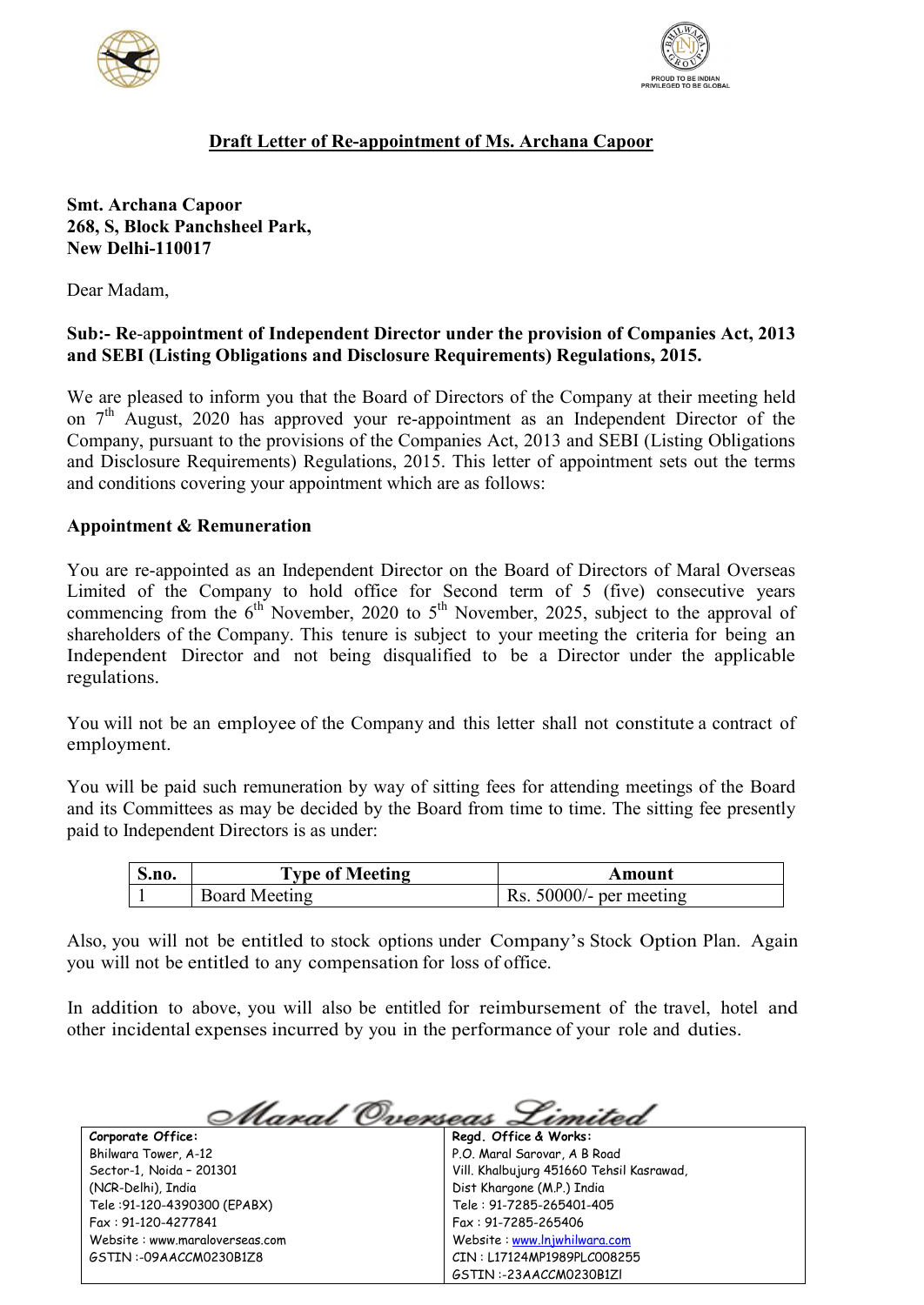



## **Board Committees:**

During the tenure of office, you may be requested to serve on one or more Committees of the Board and the event of acceptance of such request(s) you will be provided with the relevant Committee's terms of reference and specific responsibilities. The Board may reconstitute the composition of any/all Committees from time to time and any such change shall be promptly communicated to you.

## **Time Commitment:**

As an Independent Director, you are expected to devote such time as may be necessary to perform your duties as an Independent Director. You are expected to attend the meetings of the Board and to devote such time to your duties, as be appropriate to discharge your role effectively.

## **Role and duties:**

Your role and duties will be those normally required of a Independent Director under the Companies Act, 2013 and SEBI (Listing Obligations and Disclosure Requirements) Regulations, 2015, which shall include inter-alia:

- 1. To act in accordance with the Company's Articles of Association.
- 2. To act in good faith in order to promote the objects of the Company in the best interests of the Company, its employees, the Shareholders and the community.
- 3. To discharge your duties with due and reasonable care and diligence, skill and diligence and shall exercise independent judgment.
- 4. Not to involve yourself in a situation in which you have a direct or indirect interest that conflicts, or possibly may conflict, with the interest of the Company.
- 5. Not to achieve or attempt to achieve any undue gain or advantage either for yourself or for your relatives, partners or associates.
- 6. Not to assign your office as Director and such assignment,if occurs, shall be void.

# **Liability:**

The liability that devolves pursuant to your appointment would be as per the applicable laws and Articles of Association of the Company.

# **Technology:**

You may give your consent by advance notification to the Chairman or Company Secretary to participate in any meeting(s) of the Board when necessary through video conferencing or other audio visual means, except for matters not to be so dealt with under the provisions of Companies Act, 2013.

**Corporate Office:**

Bhilwara Tower, A-12 Sector-1, Noida – 201301 (NCR-Delhi), India Tele :91-120-4390300 (EPABX) Fax : 91-120-4277841 Website : www.maraloverseas.com GSTIN :-09AACCM0230B1Z8

Maral Overseas ------**Regd. Office & Works:**

P.O. Maral Sarovar, A B Road Vill. Khalbujurg 451660 Tehsil Kasrawad, Dist Khargone (M.P.) India Tele : 91-7285-265401-405 Fax : 91-7285-265406 Website : [www.lnjwhilwara.com](http://www.lnjwhilwara.com/) CIN : L17124MP1989PLC008255 GSTIN :-23AACCM0230B1Zl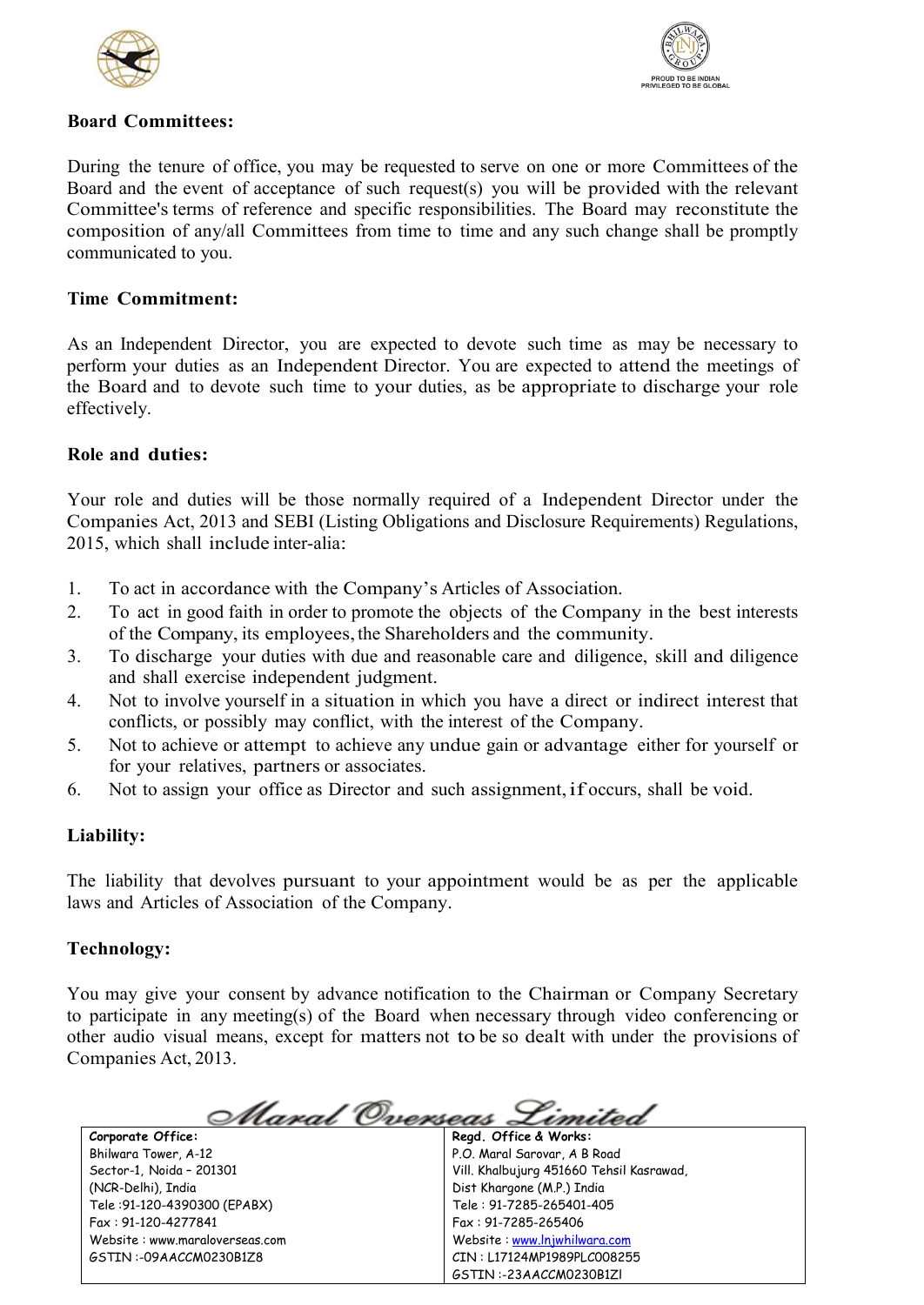



## **Conflict of Interest:**

During your term, you are required to promptly notify the any change in your Directorships, appointments and interest in any manner whatsoever. In the event that your circumstances seem likely to change and could give rise to a conflict of interest or, when applicable, circumstances that lead the Board to revise its judgment on your independence, you should promptly disclose the same to both the Chairman and the Company Secretary of the Company.

#### **Evaluation Processes:**

Your performance evaluation shall be done by the Board of Directors annually, without your participation. You will participate in reviewing the performance of the Board as a whole and the other Directors on annual basis.

#### **Code of Conduct:**

During the re-appointment you are required to comply with the Code of Conduct for Independent Directors as provided in Schedule IV to the Companies Act, 2013. You are also requested to give a declaration that you meet the criteria of 'independence' at the first meeting of the Board in every financial year pursuant to the provisions of Section 149(7) of the Companies Act, 2013, in the format enclosed with the said Code of Conduct.

You are also required to abide by

- (a) Company's Code of Conduct for Directors and Senior Management.
- (b) Company's Code of Conduct for Prevention of Insider Trading.

# **Confidentiality:**

All information acquired during your re-appointment is confidential to the Company and shall not be released, either during your re-appointment or following termination (by whatever means) to third parties without prior clearance from the Chairman, unless required by law or by the rules of any Stock Exchange or any regulatory body. On request, you shall surrender any document and other materials made available to you by the Company.

#### **Independent Professional Advice:**

There may be occasions when you consider that you need professional advice in furtherance of your duties as a Director and it will be appropriate for you to consult as far as possible jointly with other Independent Directors, should they also choose or otherwise even for your own, independent advisors at the Company's expense. The Company will reimburse the full cost of expenditure reasonable incurred in connection therewith.

<u>Maral Overseas S</u>

#### **Corporate Office:**

Bhilwara Tower, A-12 Sector-1, Noida – 201301 (NCR-Delhi), India Tele :91-120-4390300 (EPABX) Fax : 91-120-4277841 Website : www.maraloverseas.com GSTIN :-09AACCM0230B1Z8

**Regd. Office & Works:** P.O. Maral Sarovar, A B Road Vill. Khalbujurg 451660 Tehsil Kasrawad, Dist Khargone (M.P.) India Tele : 91-7285-265401-405 Fax : 91-7285-265406 Website : [www.lnjwhilwara.com](http://www.lnjwhilwara.com/) CIN : L17124MP1989PLC008255 GSTIN :-23AACCM0230B1Zl

19991800